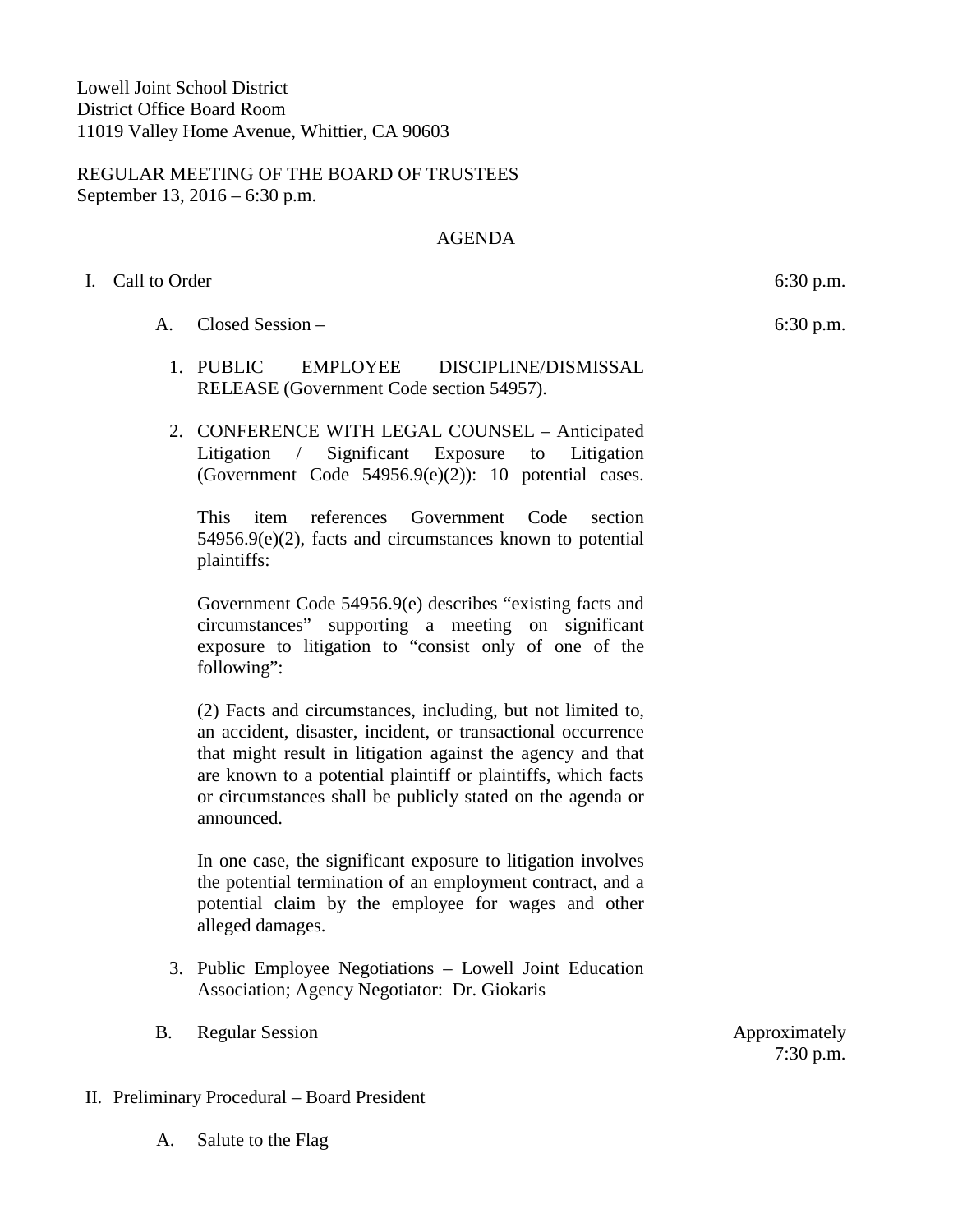### B. Reporting Out Action (if any) Taken in Closed Session

- C. Introductions and Welcome of Guests
- D. Comments from the Public INFORMATION
	- 1. Board Agenda Items: Any member of the audience may speak to any agenda item by submitting a "Presentation Card" (supply located on the table near double exit doors). Please hand the completed card to the secretary. When the item is considered by the Board, individuals submitting presentation cards will be called upon prior to Board action. Speakers must limit their comments to three (3) minutes. The Board shall limit the total time for public input on each item to 30 minutes. With Board Consent, the president may increase or decrease the time allowed for public presentation, depending on the topic and the number of persons wishing to be heard.
	- 2. Topics Not on Agenda: Anyone in attendance may address any issue by following the same identification process as shown in II-D-1 above. Since the Board cannot take action on items which are not on the agenda, such items will be referred to the Superintendent for handling. Individuals interested in speaking to items which are not on the agenda will be called upon under Item III.

|      | Е.                                                                          | Acknowledgement of Correspondence to the Board                 | <b>INFORMATION</b> |  |
|------|-----------------------------------------------------------------------------|----------------------------------------------------------------|--------------------|--|
|      | F.                                                                          | Approval of Agenda                                             | <b>ACTION</b>      |  |
|      | G.                                                                          | Approval of Minutes from the August 15, 2016, Board<br>Meeting | <b>ACTION</b>      |  |
| III. |                                                                             | Topics Not on the Agenda                                       |                    |  |
| IV.  |                                                                             | Reports                                                        | <b>INFORMATION</b> |  |
|      | Timely Information from Board and Superintendent – Board<br>A.<br>President |                                                                |                    |  |
|      | В.                                                                          | Recognition of Teacher of the Year                             |                    |  |

- 
- C. Introduction of El Portal Elementary School Principal
- D. Introduction of Director of Special Education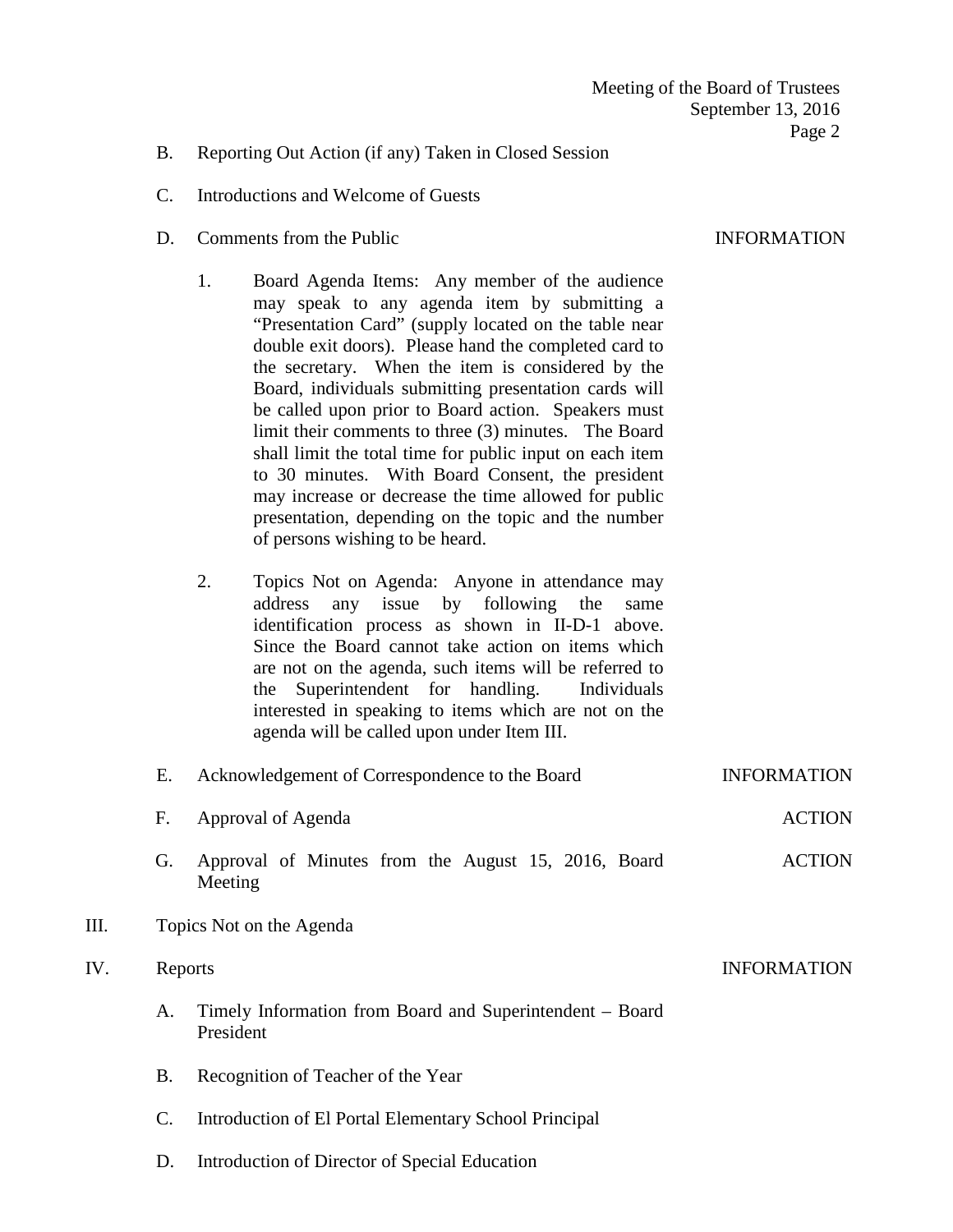\* \* \* \* \* \* RECESS \* \* \* \* \* \* \*

E. School Reports

(School Reports will be the First Meeting of the Month)

### V. General – George Giokaris

|     | A. | Resolution 2016/17 No. 678 Proclaiming September $17 - 23$ ,<br>2016, as "Constitution Week"                 | <b>ACTION/</b><br>(RESOLUTION)       |  |
|-----|----|--------------------------------------------------------------------------------------------------------------|--------------------------------------|--|
|     | Β. | Resolution 2016/17 No. 679 Designating October 2016 as<br>"Character Education Month"                        | <b>ACTION/</b><br>(RESOLUTION)       |  |
| VI. |    | Business Services – Andrea Reynolds                                                                          |                                      |  |
|     | A. | Approval of PBK for Architectural/Engineering Services<br>for the Olita Major Maintenance and Growth Project | <b>INFORMATION/</b><br><b>ACTION</b> |  |
|     |    | Approval of 2015/16 Unoudited Actuals and Consument                                                          | INIEODMA TIONI/                      |  |

- B. Approval of 2015/16 Unaudited Actuals and Concurrent Approval of the Fund Balance Changes to the District's 2016/17 Beginning Budgeted Balances INFORMATION/ ACTION
- VII. Human Resources George Giokaris

No Items except on Consent Calendar.

VIII. Curriculum/Instruction – Sheri McDonald

No Items except on Consent Calendar.

IX. Consent Calendar

Action by the Board in adoption of the "Consent Calendar" means that all items appearing in this section are adopted by one single motion, unless a Member of the Board or the Superintendent requests that any such item be removed from the "Consent Calendar" and voted upon separately. Generally, "Consent Calendar" items are enacted upon in one action to conserve time and permit focus on other-than-routine matters.

- A. Business Services Andrea Reynolds
	- 1. Purchase Order Report 2016/17 #2 ACTION/

(RATIFICATION)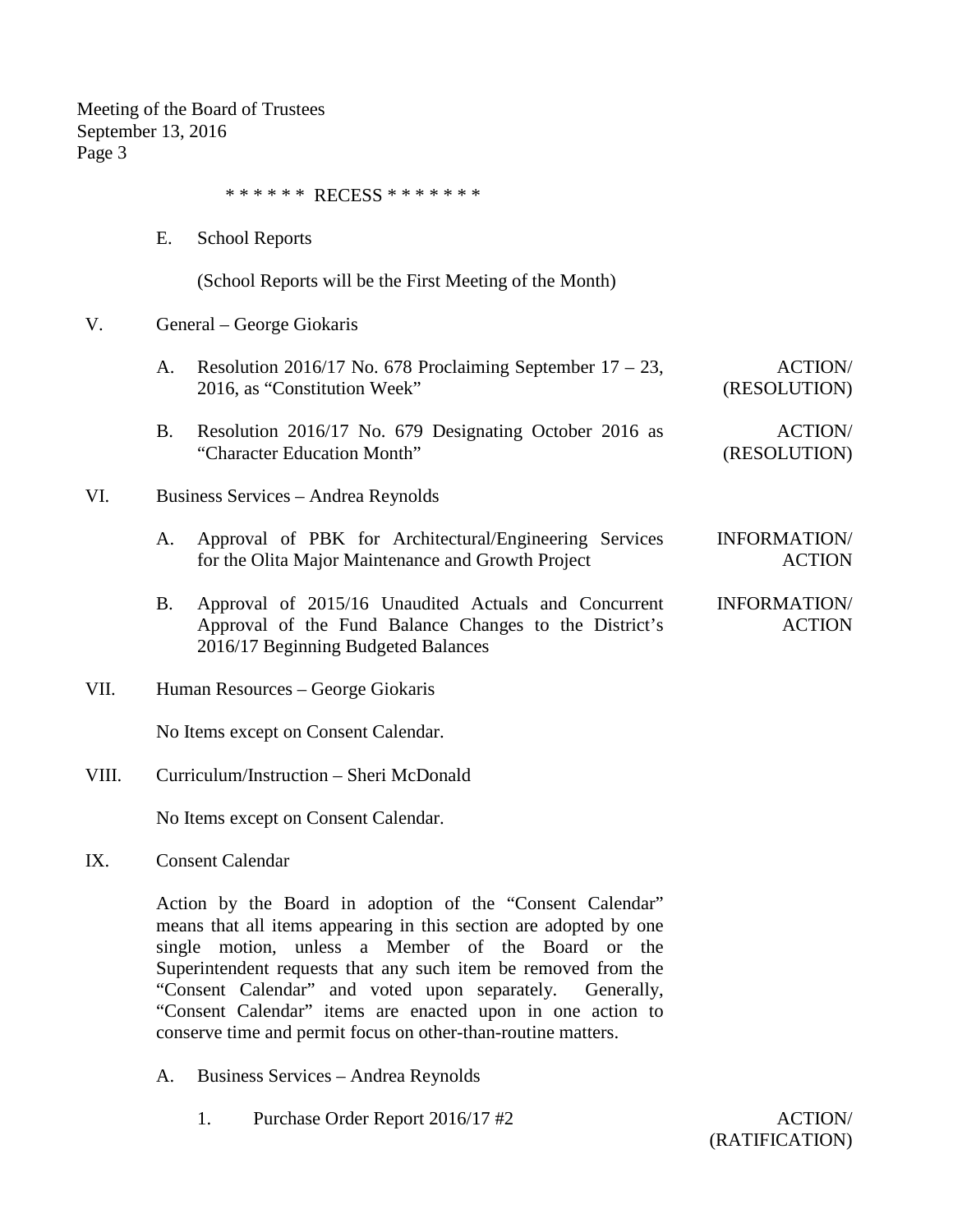|    | 2.                                | Warrant Listing Report 2016/17#2                                                                                                                                                                                      | <b>ACTION/</b><br>(RATIFICATION) |
|----|-----------------------------------|-----------------------------------------------------------------------------------------------------------------------------------------------------------------------------------------------------------------------|----------------------------------|
|    | 3.                                | Resolution 2016/17 No. 677 Gann Amendment<br><b>Appropriations Limit</b>                                                                                                                                              | <b>ACTION/</b><br>(RESOLUTION)   |
|    | 4.                                | Approve Agreement to Update Route Rates with<br>Whittier Christian High School for Transportation<br>Services for 2016/17                                                                                             | <b>ACTION</b>                    |
| Β. | Human Resources – George Giokaris |                                                                                                                                                                                                                       |                                  |
|    | 1.                                | Employer-Employee Relations/Personnel<br>Report<br>2016/17 #2 Which Includes Hiring, Resignations,<br>Adjustments,<br>Retirements<br>and<br>for<br>Contract<br>Certificated, Classified, and Confidential Employees   | <b>ACTION/</b><br>(RATIFICATION) |
|    | 2.                                | Approval of "New Term" Agreement with California<br>School Employees Association (CSEA) and its<br>Lowell Joint Chapter #294                                                                                          | <b>ACTION/</b><br>(RATIFICATION) |
|    | 3.                                | Resolution 2016/17 No. 670 Regarding Layoff and<br>of Classified Personnel                                                                                                                                            | <b>ACTION/</b><br>(RESOLUTION)   |
| C. |                                   | General – George Giokaris                                                                                                                                                                                             |                                  |
|    | 1.                                | Consultant<br>of<br>Agreement<br>with<br>Approval<br>Jennifer Church to Provide After-School<br>Ms.<br>Coaching Services for the 2016/17 School Year                                                                  | <b>ACTION/</b><br>(RATIFICATION) |
|    | 2.                                | Consultant<br>with<br>of<br>Agreement<br>Approval<br>Ms. Ashley Hernandez to Provide After-School<br>Coaching Services for the 2016/17 School Year                                                                    | <b>ACTION/</b><br>(RATIFICATION) |
|    | 3.                                | Approval of Contract with Mary Kay Gallagher,<br>Nonpublic<br>Gallagher<br>Pediatric<br>Therapy,<br>a<br>Nonsectarian Agency, to Provide Occupational and<br>Physical Therapy Services for the 2016/17 School<br>Year | <b>ACTION/</b><br>(RATIFICATION) |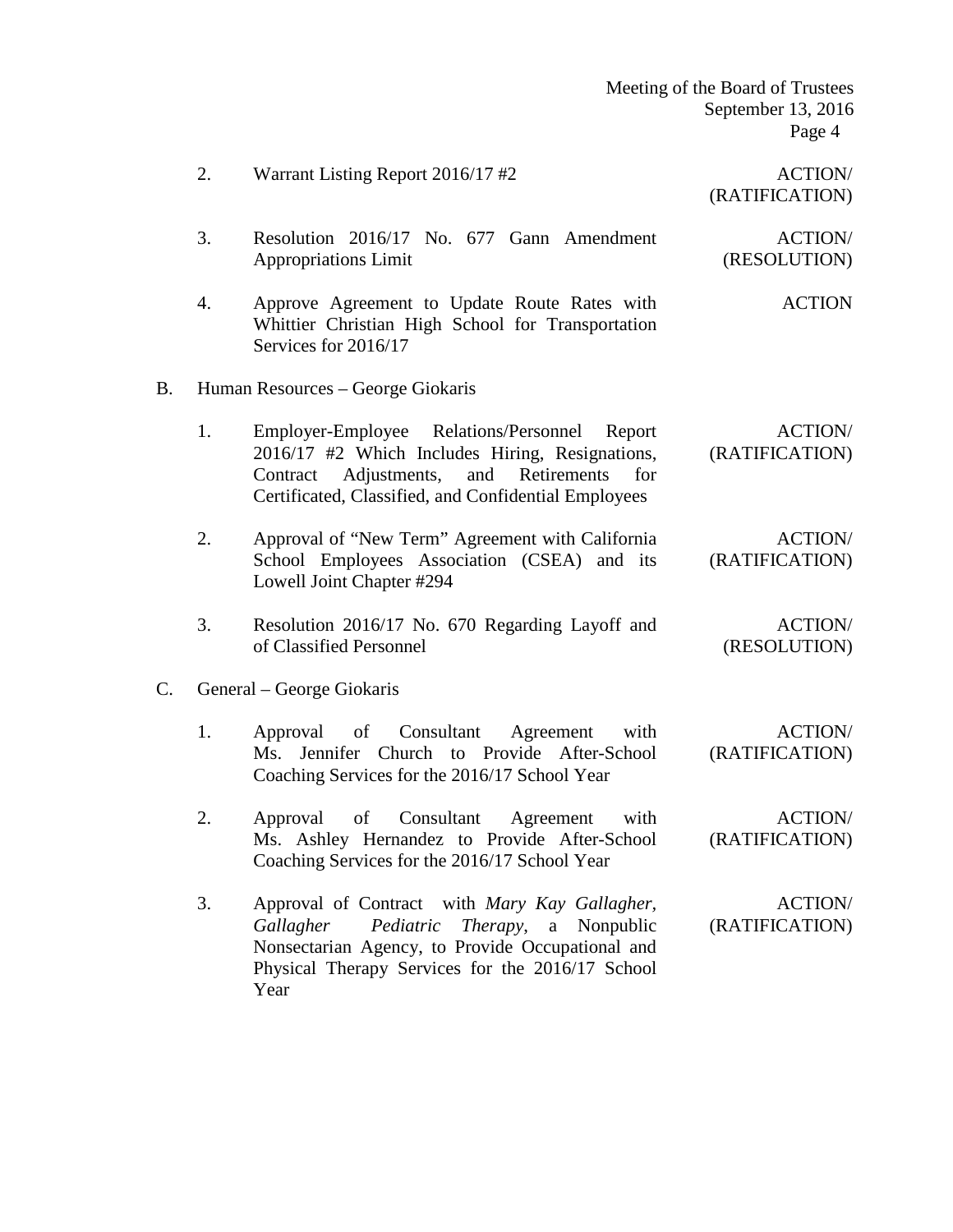|    | 4. | Approval of Independent Contract with Hear Now<br>dba Abramson Audiology to provide a Central<br>Auditory Processing Disorder Evaluation for the<br>2016/17 School Year                                                                   | <b>ACTION/</b><br>(RATIFICATION) |
|----|----|-------------------------------------------------------------------------------------------------------------------------------------------------------------------------------------------------------------------------------------------|----------------------------------|
|    | 5. | Updating to Add Services and an Additional Student<br>to the Approved Agreement with SENECA Family of<br>Agencies,<br>Nonpublic Nonsectarian<br>a<br>Agency,<br>Providing Behavioral Intervention Services for the<br>2016/17 School Year | <b>ACTION/</b><br>(RATIFICATION) |
| D. |    | Curriculum/Instruction – Sheri McDonald                                                                                                                                                                                                   |                                  |
|    | 1. | Approval of Income Agreement with Orange County<br>Department of Education to Provide Instructional<br>Coaching for a Teacher During the 2016/17 School<br>Year                                                                           | <b>ACTION/</b><br>(RATIFICATION) |
|    | 2. | Consultant<br>Approval<br>of<br>Agreement<br>with<br>Angela Hutcherson to provide Art Instruction at<br>Jordan Elementary School for the 2016/17 School<br>Year                                                                           | <b>ACTION/</b><br>(RATIFICATION) |
|    | 3. | of<br>Consultant<br>with<br>Approval<br>Agreement<br>Trina Dunford to Provide Choral Music Instruction at<br>Jordan Elementary School for the 2016/17 School<br>Year                                                                      | <b>ACTION/</b><br>(RATIFICATION) |
|    | 4. | Consultant<br>with<br>Approval<br>of<br>Agreement<br>Trina Dunford to Provide Musical Keyboarding<br>Instruction at Jordan Elementary School for the<br>2016/17 School Year                                                               | <b>ACTION/</b><br>(RATIFICATION) |
|    | 5. | of<br>Consultant<br>with<br>Approval<br>Agreement<br>Provide<br>Art<br>Jan<br>Jacobsen<br>Instruction<br>to<br>at<br>Meadow Green Elementary School for the 2016/17<br><b>School Year</b>                                                 | <b>ACTION/</b><br>(RATIFICATION) |